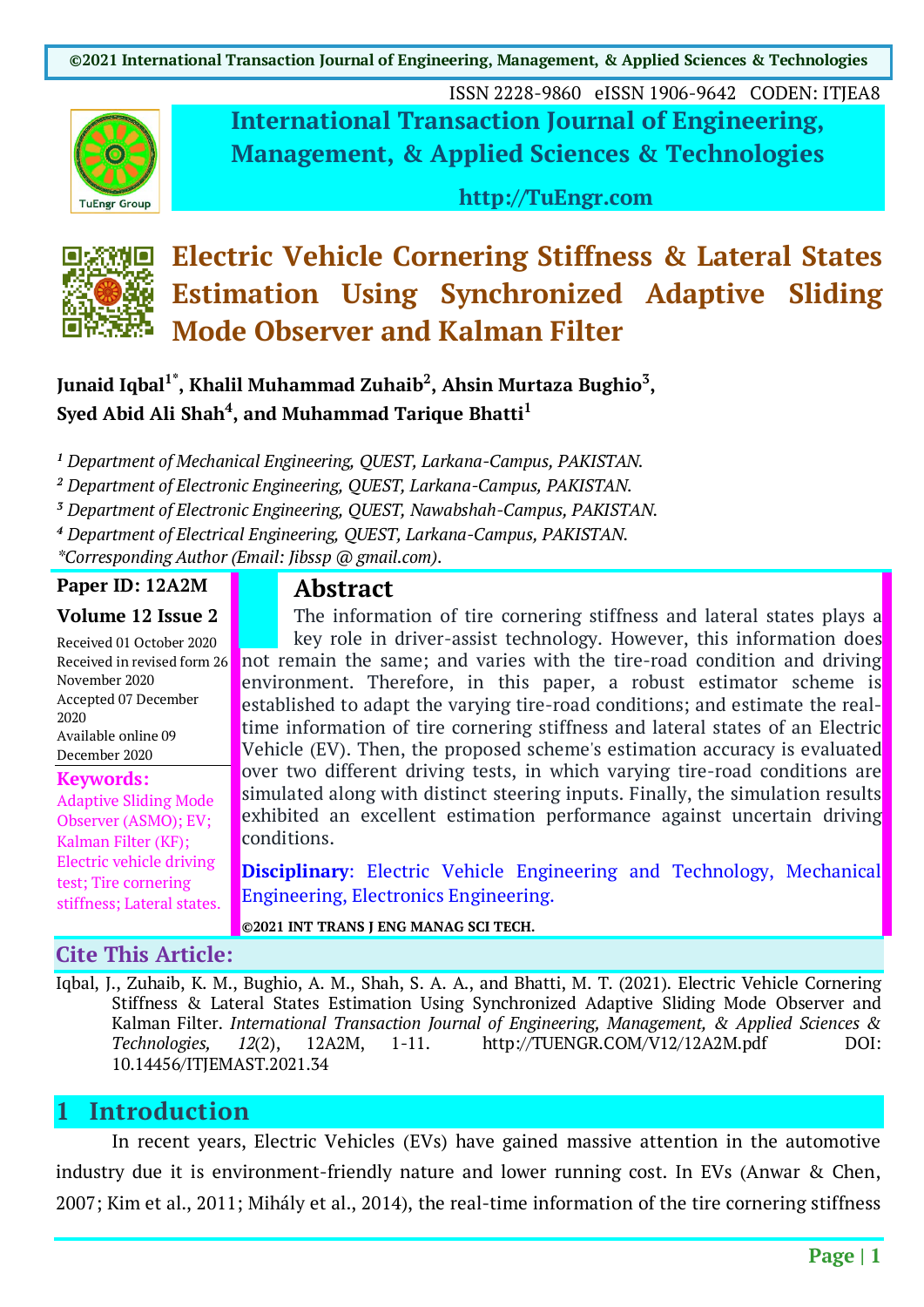coefficient and lateral states is a critical factor for incorporating the technologies, i.e. driver assist systems (Gietelink et al., 2006), drive-by-wire systems (Fukao et al., 2004; Pastorino et al., 2011; Ulrich, 2013; Wang et al., 2015) and automated driving (USDOT, 2020; SAE, 2014). However, this information does not remain the same and varies with the tire-road condition and driving environment. Therefore, many researchers have proposed different techniques for estimating the cornering stiffness coefficients and lateral states.

In this regard, nonlinear observers (Amara et al., 2020) and Kalman Filter (KF) (Aydogdu & Levent, 2019; Witchayangkoon, 2000) based estimators have captured significant attention, such as, Hong et al. (2015) estimated 5-DOF vehicle states and parameters over the fixed steering input and constant tire-road conditions by using dual unscented KF. In (Rezaeian et al., 2013; Wenzel et al., 2006), the authors proposed dual extended KF to estimate the road friction and vehicle states. In (Imsland et al., 2006; Oh & Choi, 2012; Zhao et al., 2011), a nonlinear observer is designed with constant gain to observe longitudinal and lateral velocities. However, the observer gains should be selected to cope with the tire-road variations and driving environment.

In this study, we have established an adaptive estimator scheme to adapt the tire-road variations and estimate the cornering coefficients and lateral states of EV by using the synchronized adaptive sliding mode observer (ASMO) (Du et al., 2016) and KF. In this scheme, the termination bounds are incorporated to prevent the estimator from overestimation and saturation. Finally, the estimation accuracy of the proposed scheme is investigated over varying tire-road conditions with distinct steering inputs.



**Figure 1**: Bicycle Model.

#### **2 EV Lateral Dynamics**

In this paper, a continuous-time bicycle model is used to mimic the two-track EV model, see Figure 1. The model consists of 2-degree of freedom represented as lateral velocity  $\dot{y}$  and yaw rate  $\psi.$  For the lateral dynamics model, the longitudinal forces  $F_{xf}$ , $F_{xr}$  are considered as zero by smallangle approx. i.e.,  $\cos \theta \approx 1$ ,  $\sin \theta \approx 0$ . Thus, the simplified lateral dynamics is defined as (Abe, 2015; Pacejka & Besselink, 2012; Rajamani, 2012)

$$
m(\ddot{y} + V_x \dot{\psi}) = F_{yf} + F_{yr} \tag{1}
$$

$$
I_z \ddot{\psi} = l_f F_{yf} - l_r F_{yr} \tag{2}
$$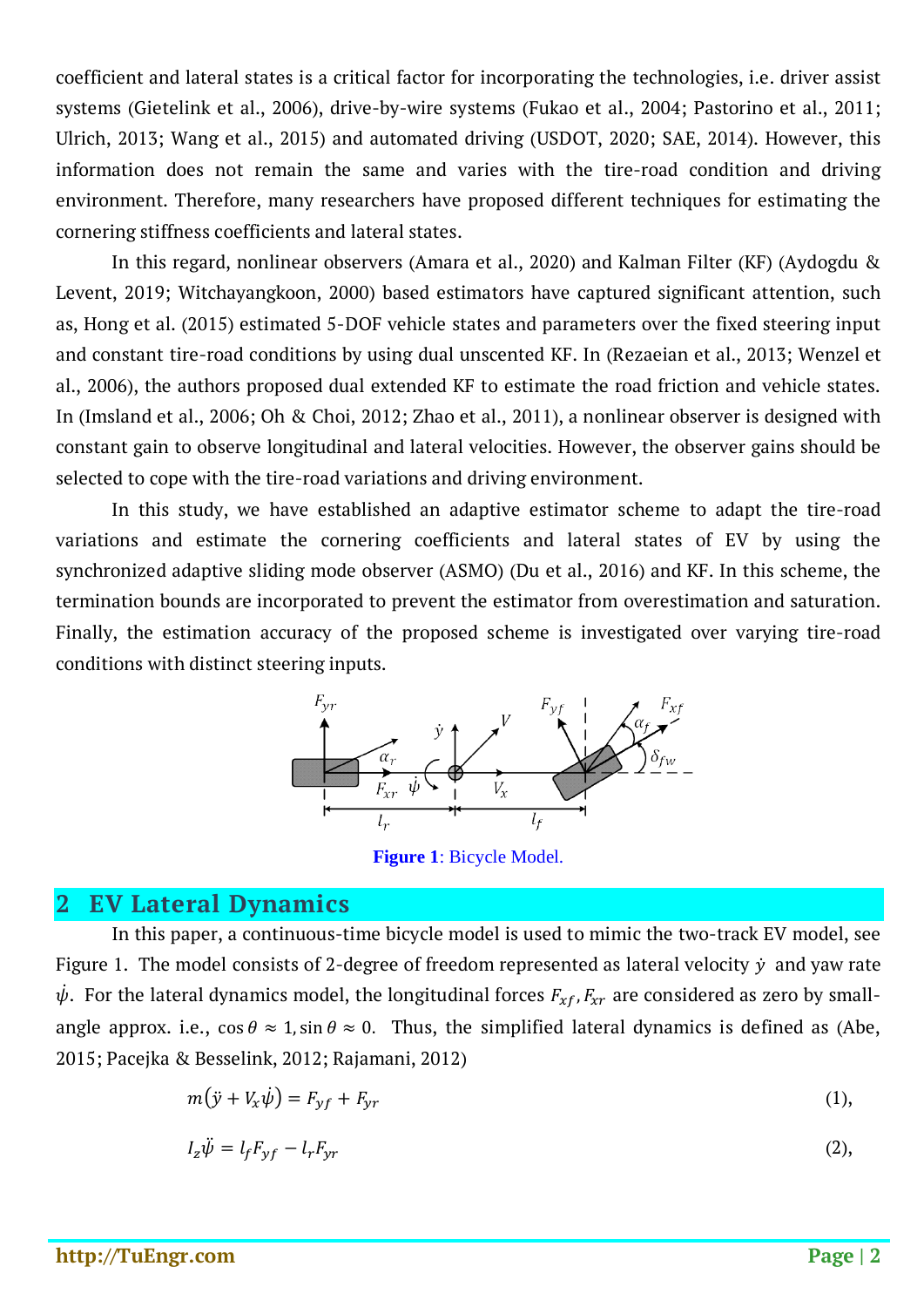where, m, Iz are EV mass and moment of inertia,  $\ddot{y}, \ddot{\psi}$  are lateral and yaw acceleration,  $l_f, l_r$  is the distance of the center of gravity from the front and rear axle; and  $\delta_{fw}$ , is EV's front wheel angle, respectively. For small slip angles  $\alpha_f$ ,  $\alpha_r$ , the lateral forces  $F_{\nu f}$ ,  $F_{\nu r}$  can be written as

$$
F_{yf} = 2C_f \left( \delta_{fw} - \frac{y + l_f \dot{\psi}}{v_x} \right) \tag{3}
$$

$$
F_{yr} = 2C_r \left( -\frac{\dot{y} - l_r \dot{\psi}}{V_x} \right) \tag{4}
$$

Therefore, from Equations (1) to (4), the state-space model is represented as

$$
\dot{x} = Mx + N\delta_{fw} \tag{5}
$$

where

$$
M = \begin{bmatrix} -2\left(\frac{C_f + C_r}{mV_x}\right) & -\left(V_x + 2\left(\frac{l_f C_f - l_r C_r}{mV_x}\right)\right) \\ -2\left(\frac{l_f C_f - l_r C_r}{l_z V_x}\right) & -2\left(\frac{l_f^2 C_f + l_r^2 C_r}{l_z V_x}\right) \end{bmatrix}
$$
(6).

$$
x = \begin{bmatrix} \dot{y} \\ \dot{\psi} \end{bmatrix}, \ N = \begin{bmatrix} \frac{2C_f}{m} \\ \frac{2l_f C_f}{l_z} \end{bmatrix}
$$
 (7)

### **3 Synchronized Estimator Design**

Initially, we have designed the ASMO to observe the yaw-rate  $\psi$ , and lateral-velocity  $\dot{y}$ ; and then the KF is synchronized in parallel with the ASMO for estimating the cornering stiffness coefficients over the variable tire-road condition. The synchronized estimation framework is represented in Figure 2.

It is considered that the EV is equipped with sensors, such as the yaw rate  $\dot{\psi}$  and lateral acceleration  $a_y$  are measured from IMU (Inertial Measurement Unit); and  $V_x$  is obtained from a longitudinal speed sensor and wheel encoders. Moreover, the measurement model of lateral acceleration  $a_y$ , is defined as (Hong et al., 2015)

$$
a_{y,\text{mes}} = \ddot{y} + V_x \dot{\psi} \tag{8}
$$

Furthermore, the lateral velocity is obtained by an integral strap-down model (Woodman, 2007) formulated as

$$
\dot{y}(t) = \dot{y}(k-1) + \int (a_{y,\text{mes}} - V_x \dot{\psi}) dk
$$
\n(9),

where  $\dot{y}(k-1)$  is the lateral velocity at an instant  $(k-1)$ .

The integral strap-down of  $(a_{y,\text{mes}} - V_x\psi)$ lateral acceleration might integrate the small measurement noise, and the ASMO estimation can diverge over time. Therefore, a small forgetting factor  $\sigma$  (Benoussaad et al., 2015), is added to cancel out the measurement model's small noise. Thus, the integral strap-down model can be written as

$$
\dot{y}(t) = \dot{y}(k-1)(1-\sigma) + \int (a_{y,\text{mes}} - V_x \dot{\psi}) dk
$$
\n(10).

**http://TuEngr.com Page | 3**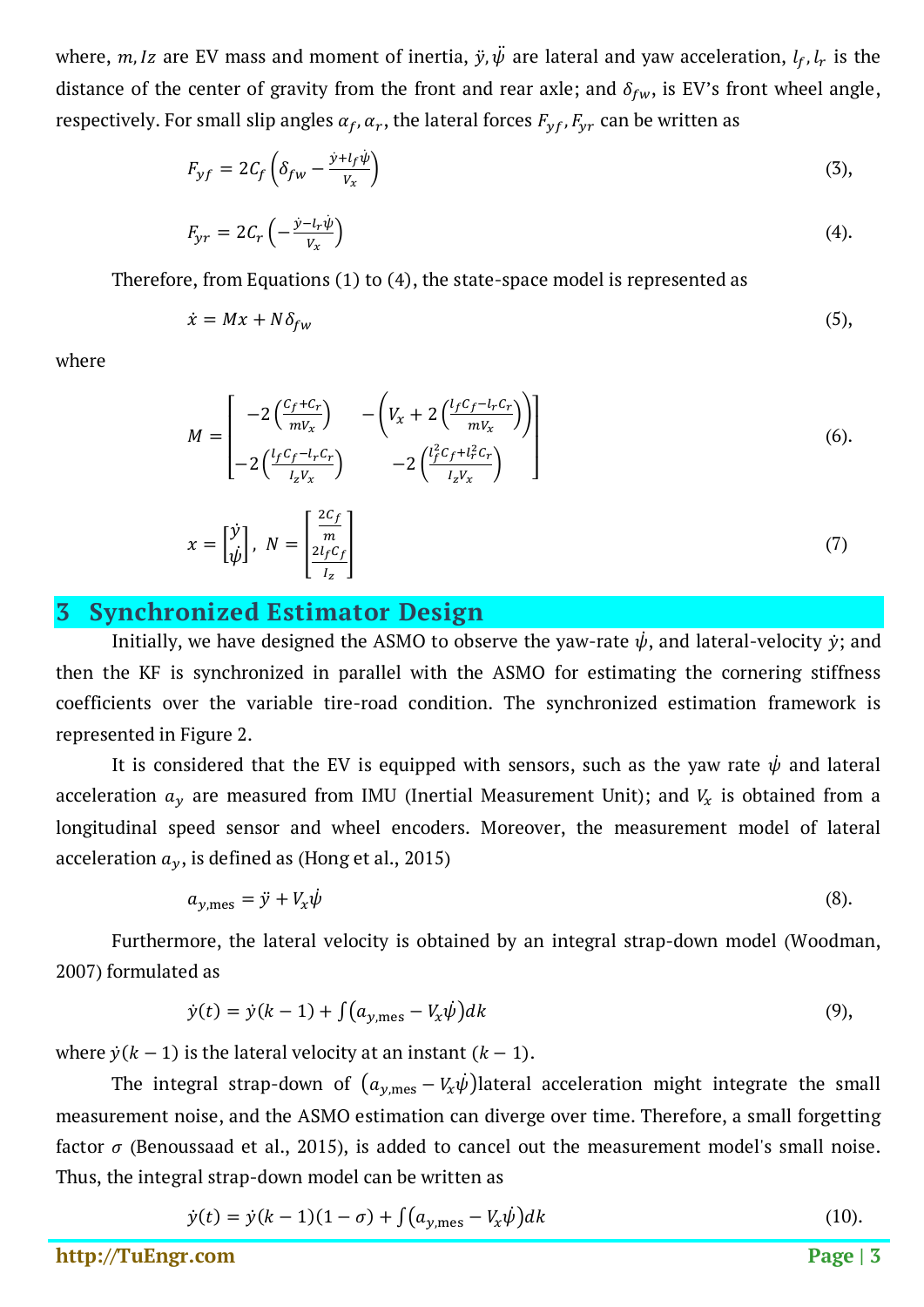To observe the lateral states of EV Equation (5); the generalized sliding mode observer (SMO) can be formulated as

$$
\ddot{\hat{y}} = -\left(M_{11}\dot{\hat{y}} + M_{12}\dot{\hat{\psi}}\right) + N_1\delta_{fw} + K_1\text{sign}(e_1)
$$
\n(11),

$$
\ddot{\hat{\psi}} = -\left(M_{21}\dot{\hat{y}} + M_{22}\dot{\hat{\psi}}\right) + N_2\delta_{fw} + K_2\text{sign}(e_2)
$$
\n(12),

where  $e_1 = \dot{y} - \dot{\hat{y}}, e_2 = \dot{\psi} - \hat{\psi}; M_{11}, M_{12}, N_1, N_2$  are the elements of state-space model Equation (6), such as,  $m_0$  and  $I_{z0}$ , are nominal parameters;  $K_1$  and  $K_2$  are the SMO gains, respectively.



**Figure 2:** Synchronized estimation framework

Therefore, the gains  $K_1, K_2$  must satisfy the given conditions, defined as

$$
K_1 > \max\{|M_{11}e_1| + |M_{12}e_2|\}\tag{13}
$$

$$
K_2 > \max\{|M_{21}e_1| + |M_{22}e_2|\}\tag{14}
$$

The information of tire-road variation and driving environment are the key factors in the SMO design process. However, any inappropriate selection of gains  $K_1$  and  $K_2$ , can drastically reduce the performance of SMO, and in consequence, the lateral state estimation can deviate from the trajectory.

In view of the abovementioned facts, the gain-adaptation-based SMO (Du et al., 2016) is proposed in this study. The proposed ASMO has the capability to tackle the uncertain tire-road conditions by adapting the new gains as per driving environment that robustly improves estimation performance. Thus, ASMO based lateral states Equations (11) and (12) are revised as

$$
\ddot{\hat{y}} = -\left(M_{11}\dot{\hat{y}} + M_{12}\dot{\hat{\psi}}\right) + N_1\delta_{fw} + \hat{K}_1(k)\text{sign}(e_1)
$$
\n(15),

$$
\ddot{\hat{\psi}} = -(M_{21}\dot{\hat{y}} + M_{22}\dot{\hat{\psi}}) + N_2\delta_{fw} + \hat{K}_2(k)\text{sign}(e_2)
$$
\n(16).

Hence, the gain adaptation law for ASMO is expressed as

$$
\dot{R}_i(k) = \begin{cases} \rho_i|e_i|, & |e_i| > \varepsilon_i \\ 0, & \text{otherwise} \end{cases} \tag{17}
$$

**http://TuEngr.com Page | 4**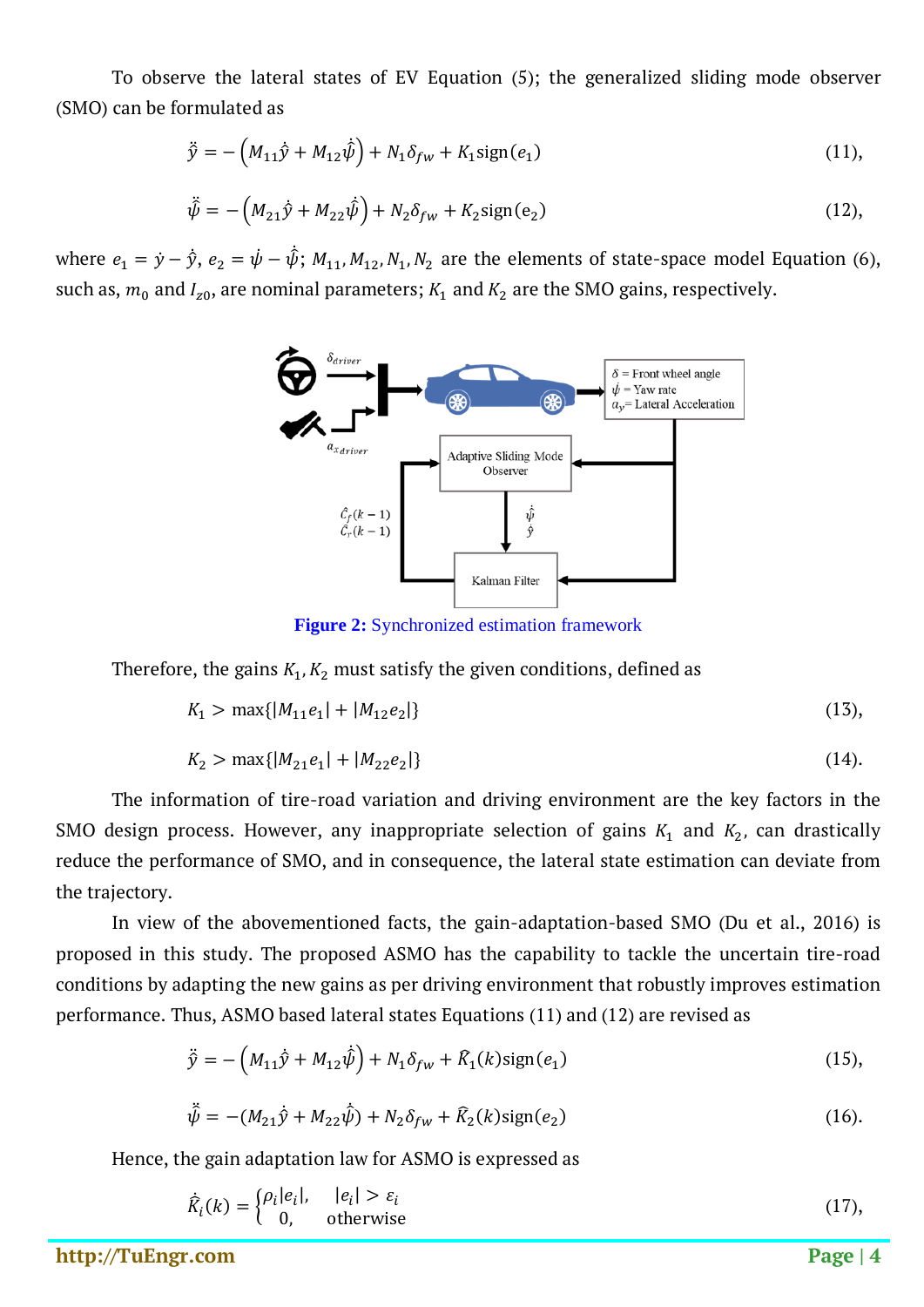where  $i = 1,2$ ;  $\hat{K}_i(k) > 0$ , is a strictly positive adaptive gain;  $\rho_i$ , is a strictly positive constant used for adjusting the gain adaption speed;  $\varepsilon_i \ll 1$ , is an adjustable small positive constant, which is used for activating the gain adaptation mechanism. Therefore, the gain adaptation will be stopped for a finite time when the error extents to selected bound  $|e_i| \leq \varepsilon_i$  in a finite time.

Hence, to validate the convergence of ASMO; the Lyapunov candidate function  $V_1$  for lateral velocity is selected as

$$
V_1 = \frac{1}{2}e_1^2 + \frac{1}{2\rho_1}\tilde{K}_1
$$
\n(18)

where  $\widetilde{K}_1 = \widehat{K}_1 - K_1$ , is an adaptive gain convergence error.

Therefore, the time derivative of  $V_1$ , is obtained as follows, such that,  $K_1 = 0$ :

$$
\dot{V}_1 = e_1 \dot{e}_1 + \frac{1}{\rho_1} \tilde{K}_1 \dot{K}_1
$$
\n
$$
= -e_1 \left[ M_{11} e_1 + M_{12} e_2 + \tilde{K}_1 \text{sign}(e_1) \right] + \frac{1}{\rho_1} \tilde{K}_1 \dot{K}_1
$$
\n
$$
\leq -e_1 \left[ M_{11} e_1 + M_{12} e_2 \right] - \tilde{K}_1 |e_1| + (\tilde{K}_1 - K_1) |e_1|
$$
\n
$$
\leq -e_1 \left[ M_{11} e_1 + M_{12} e_2 \right] - K_1 |e_1|
$$
\n(19)

Thus, by considering Equation (13),

 $V_1 \leq 0.$ 

Similarly, for yaw rate convergence, the Lyapunov candidate function  $V_2$ , is selected as follow, such that,  $K_2 = 0$ :

$$
V_2 = \frac{1}{2}e_2^2 + \frac{1}{2\rho_2}\widetilde{K}_2
$$
\n(20)

where  $\widetilde{K}_2 = \widehat{K}_2 - K_2$ , is an adaptive gain convergence error for  $V_2$ . Likewise, the time derivative of  $V_2$ , will also asymptotically converge to zero,  $\dot{V}_2 \leq 0$ , by considering Equation (14).

To prevent the ASMO from high-frequency chattering problem; the chattering component sign  $(e_i)$  is substituted with the continuous linear function  $e_i/(|e_i| + \varepsilon_i)$ , such that Equations (15) and (16) can be revised as

$$
\ddot{\hat{y}} = -\left(M_{11}\dot{\hat{y}} + M_{12}\dot{\hat{\psi}}\right) + N_1\delta_{fw} + \hat{K}_1(k)\frac{e_1}{|e_1| + \varepsilon_1}
$$
\n(21)

$$
\ddot{\hat{\psi}} = -(M_{21}\dot{\hat{y}} + M_{22}\dot{\hat{\psi}}) + N_2\delta_{fw} + \hat{K}_2(k)\frac{e_2}{|e_2| + \varepsilon_2}
$$
\n(22)

However, the estimation performance of the ASMO is mainly relying on the real-time information of  $C_f$  and  $C_r$ , front and rear cornering stiffness coefficients; and this information cannot be measured directly from EV's onboard sensors.

Due to this fact, the Kalman filter (KF) (Simon, 2006) is added in parallel to ASMO for estimating the cornering stiffness coefficients under varying tire–road conditions as shown in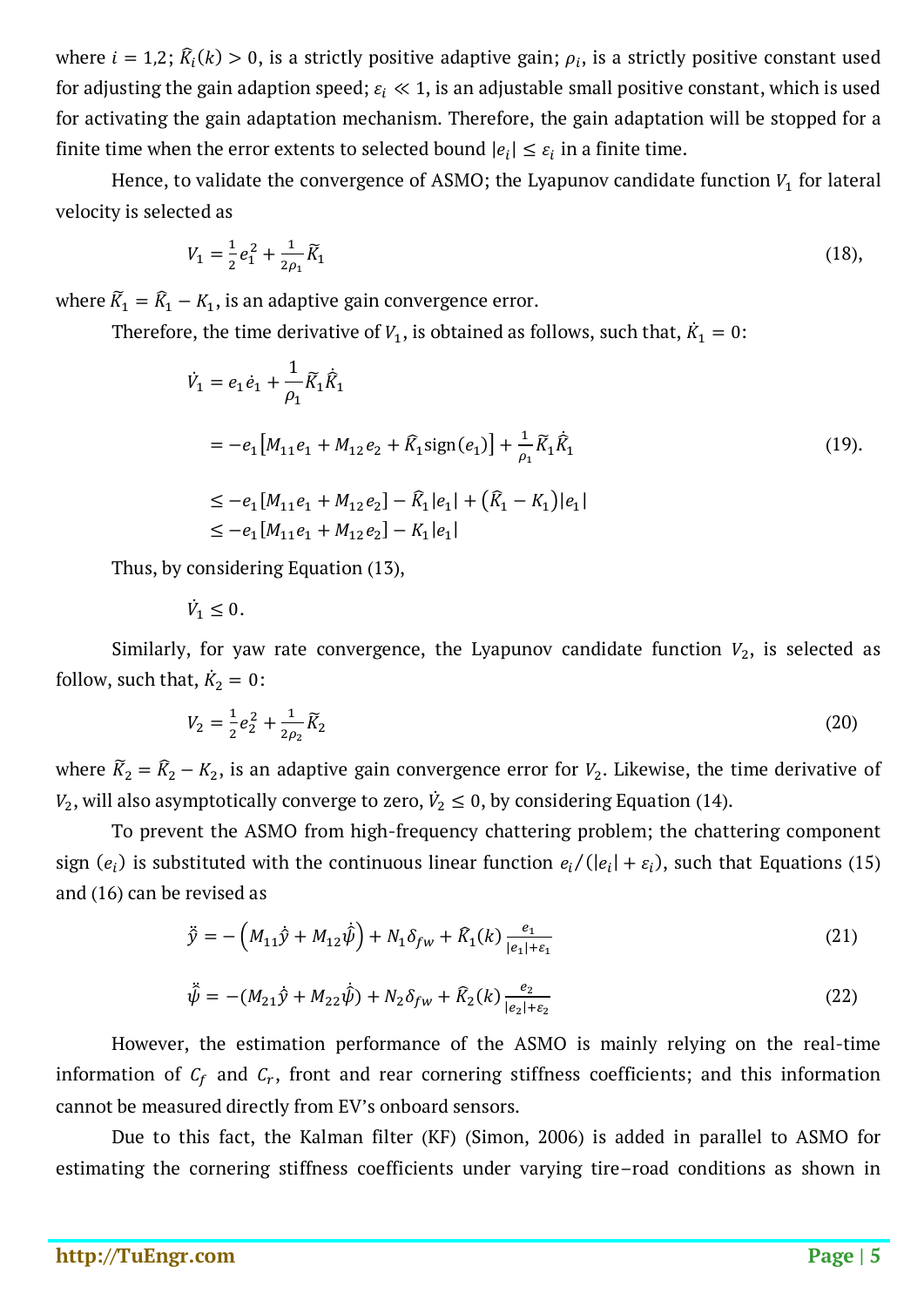Figure 2. Then the sufficient set of estimated coefficients will be feedback to ASMO. The Kalman Filter algorithm (Shin, 2013; Simon, 2006) for cornering stiffness estimation is given as:

**1. Initialize:**

 $\widehat{w}_0 = E[w(0)]$  $P_0 = E[(w(0) - \hat{w}_0)(w(0) - \hat{w}_0)^T]$ 

**2. Prediction Update:**

$$
\widehat{w}_k^- = \widehat{w}_{k-1}
$$

$$
P_k^- = P_{k-1} + Q
$$

**3. Measurement Update:**

$$
K_k = P_k^- H^T (H P_k^- H^T + R)^{-1}
$$
  

$$
\widehat{w}_k = \widehat{w}_k^- + K_t (z_k - H \widehat{w}_k^-)
$$
  

$$
P_k = (I - K_k H) P_k^-
$$

where,  $P$ ,  $Q$ , and  $R$ , represents the estimation error covariance, process noise covariance, and measurement noise covariance, respectively; and  $R = r_s^2$ , where  $r_s$ , denotes the sensor zero-mean white noise.

The  $w$  and  $z$ , are defined as tire cornering stiffness coefficient vector and lateral acceleration measurement vector, such that:

$$
= [C_f C_r]^T, z = Hw \tag{23},
$$

where  $z = a_v$ 

$$
H = \left[ -\frac{2}{m_0} \left( \frac{\dot{\hat{y}} + l_f \hat{\hat{\psi}}}{V_x} - \delta_{fw} \right) - \frac{2}{m_0} \left( \frac{\dot{\hat{y}} - l_f \hat{\psi}}{V_x} \right) \right]
$$
(24).

It is to be noted that the  $w$  is a constant vector. Therefore, its time derivative is taken as zero  $(w = 0)$ . Thus, the Euler's discretized form of w and z, vectors can be defined as

$$
w(k) = w(k-1) + q(k)
$$
 (25),

$$
z(k) = Hw(k) + r(k)
$$
\n<sup>(26)</sup>

where,  $q$  and  $r$ , represents the Gaussian white noise and measurement noise, respectively.

For enhancing the convergence accuracy of KF, the residual  $e_3 = z_k - H\widehat{w}_k$ , is utilized to switch on and off the estimator. Therefore, based on  $e_3$ , abounded condition is designed, such that, when  $e_3$  extents to specified bound  $|e_3| \leq \varepsilon_3$ , then the KF will switch off, and the estimated parameters will remain constant until and unless  $e_3$ , does not exceed the specified bound again. Where  $\varepsilon_3$  ( $\varepsilon_3 > 0$ ), is an adjustable positive constant.

Thus, the KF estimation based ASMO for Equations (21) and (22) can be written as

$$
\ddot{\hat{y}} = -M_{11}(\hat{w}_{k-1})\dot{\hat{y}} - M_{12}(\hat{w}_{k-1})\dot{\hat{\psi}} + N_1(\hat{w}_{k-1})\delta_{fw} + \hat{K}_1(k)\frac{e_1}{|e_1| + \varepsilon_1}
$$
(27)

$$
\hat{\psi} = -M_{21}(\hat{w}_{k-1})\hat{y} - M_{22}(\hat{w}_{k-1})\hat{\psi} + N_2(\hat{w}_{k-1})\delta_{fw} + \hat{K}_2(k)\frac{e_2}{|e_2| + \varepsilon_2}
$$
(28)

**http://TuEngr.com Page | 6**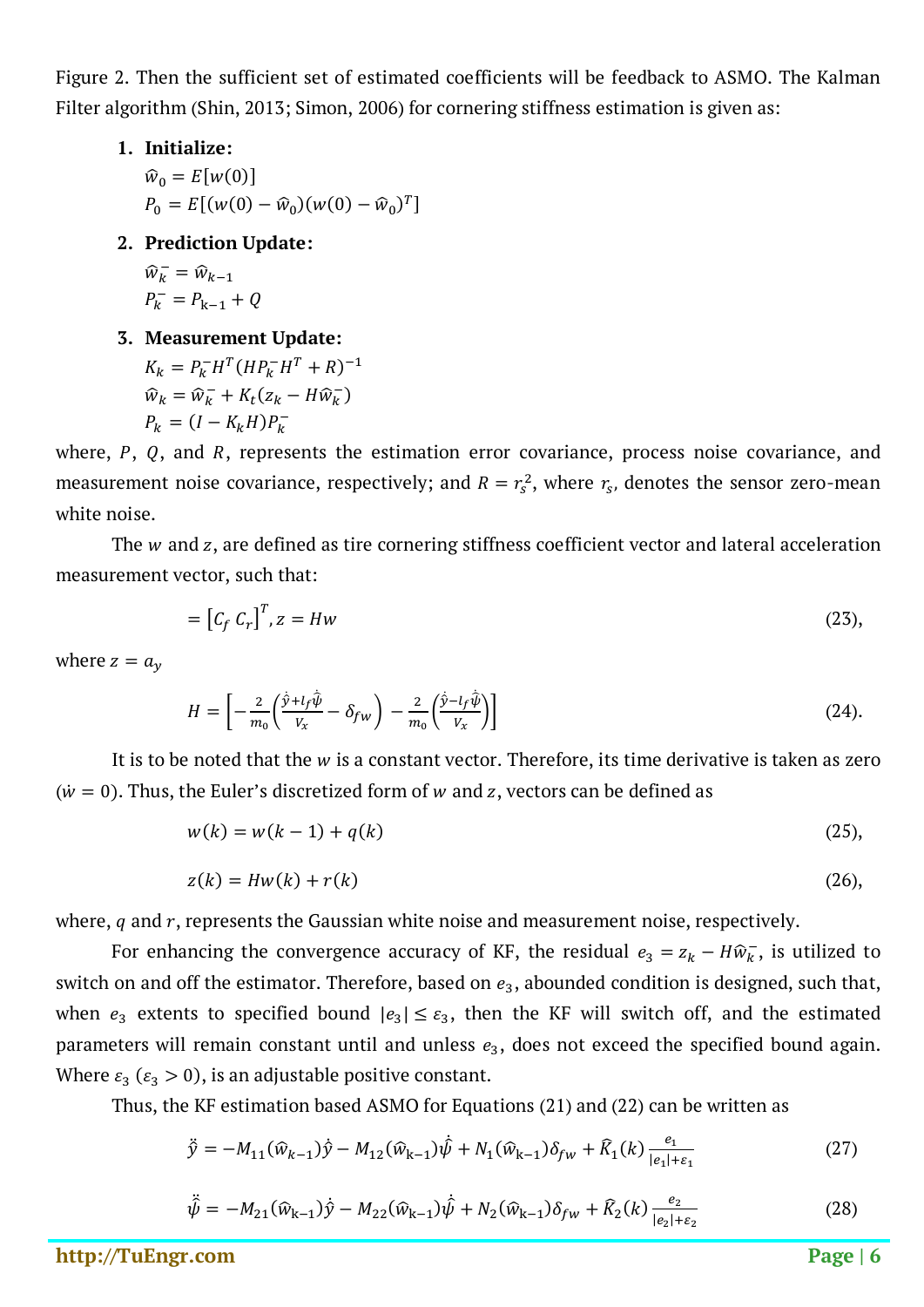#### **4 Simulation & Results**

In this section, the two distinct driving environments are simulated to evaluate the robustness and estimation accuracy of the synchronized ASMO and KF estimation scheme.

Test#1 is carried out over variable road conditions, such as snowy, wet, and dry road conditions over the selected time range with sine-wave steering input. Test#2 is conducted over constant road conditions with circular steering input and variable longitudinal speed. The EV parameters for the simulation are listed as  $m = 1270$  (kg),  $I_z = 1537$  (kg. m<sup>2</sup>),  $I_f = 1.015$  (m),  $l_r = 1.9(m)$ , and sampling rate  $\Delta k$  is selected as 0.001s.

Moreover, the ASMO and KF parameters are chosen as:  $\hat{K}_1(0) = \hat{K}_2(0) = 7.5$ ,  $\rho_1 = \rho_2 = 9.5$ ,  $\sigma = 0.0015$ ,  $\varepsilon_1 = \varepsilon_2 = 0.006$ , residual bound for  $e_3$ :  $\varepsilon_{\text{lower}} = 8$ ,  $\varepsilon_{\text{upper}} = 2600$ ,  $m_0 = 1155$  kg,  $I_{z_0} = 1550 \text{ kg} \cdot \text{m}^2$ ,  $\hat{w}_0 = [175 \ 175]^T$ ,  $P_0 = 110000 \times I_{2x2}$ ,  $Q = (10 \times 10^{-6})I_{2\times 2}$ , and  $r_s = 0.0005$ .

#### **4.1 Variable Road Conditions with Constant Speed Test (Test#1)**

For Test#1, variable road conditions are simulated at a constant speed  $V_x = 36$  (km/h) for 60 sec and road parameters are selected as snowy road  $C_f = 558.5$ ,  $C_r = 698$  (N/deg) for first 20 sec then wet road  $C_f = 977.4$ ,  $C_r = 1222$  (N/deg) for next 20 sec and dry road  $C_f = 1400$ ,  $C_r =$ 1745 (N/deg) for last 20 sec. The sin-wave steering input angle is generated by:

 $\delta_d = 16.5 \sin(0.5 \pi k)$  deg



**Figure 3**: Sine-wave steering angle input (Test#1).



**Figure 4:** Estimated cornering stiffness (Test#1).



We can see from Figures 3-6 that the proposed synchronized ASMO and KF estimator robustly deal with all three road variations; and estimated the cornering coefficients and lateral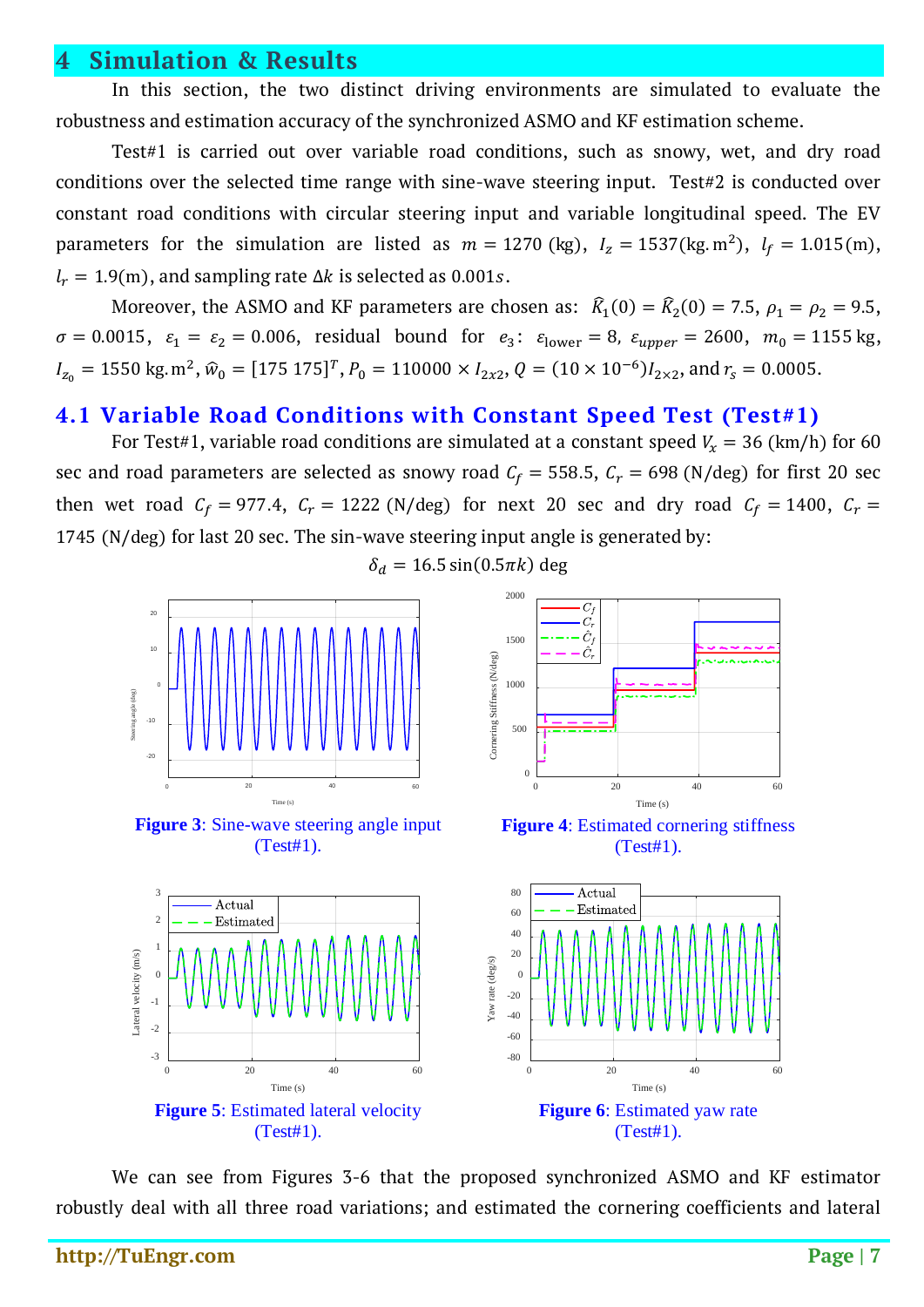states within the locality of simulated values. Moreover, Figure 4 shows that the estimated cornering coefficients also satisfied the termination bound  $e_3$  and remain persistent in all snowy, wet, and dry road conditions, respectively.

#### **4.2 Constant Road Condition with Variable Speed Test**

This test is conducted over constant road condition such as the dry road parameters are selected as:  $C_f = 1400$  (N/deg),  $C_r = 1746$  (N/deg). In this test, it also considered that the EV is maneuvering over the circular track by using circular steering input with variable longitudinal speed, as shown in Figures 7 and 8, respectively.



**Figure 7:** Variable longitudinal speed input (Test#2).



**Figure 8:** Circular steering angle input (Test#2).







60 45 30 15 Yaw rate (deg/s) Yaw rate (deg/s) $\overline{0}$ -15 -30 Actual -45 Estimated -60 0 5 10 15 20 25 Time (s) **Figure 11:** Estimated yaw rate (Test#2).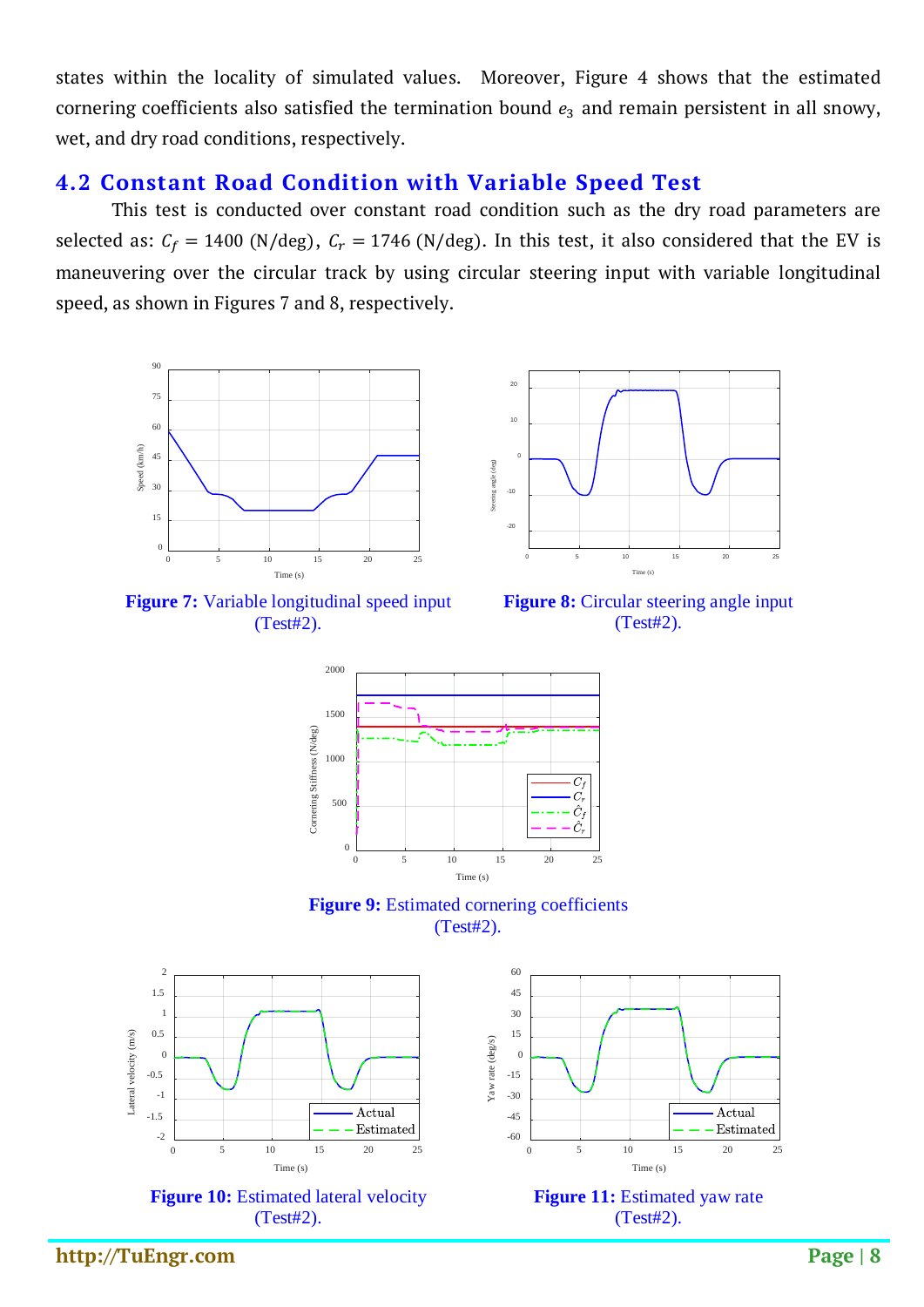It can be seen from Figure 9 that both the front and rear estimated cornering stiffnesses are not only converged to selected  $C_f$ , front stiffness coefficient at variable speed but also prevented the estimator from overestimation. Moreover, in this test the lateral velocity and yaw rate are also estimated very closely, such that, the estimation error remains under bounded condition over the entire circular track as shown in Figures 10–11.

#### **5 Conclusion**

In this paper, we have established a synchronized ASMO and KF estimator scheme to estimate the cornering stiffness coefficients and lateral states of EV over variable road conditions with distinct steering inputs. The proposed scheme exhibited robust performance against the driving environment variations in both tests and intelligently estimated the sufficient gains to deal with the snowy, wet and dry road conditions. In simulation and results, it is validated that the estimated lateral states and stiffness coefficients converged to the neighborhood of the simulated system. Moreover, the proposed scheme also satisfied the termination bond conditions that not only prevented the estimator from overestimating the cornering coefficients but also from saturation. Future work should investigate the effect of lateral load shift over split-mu to estimate the nonlinear behavior of lateral states.

# **6 Availability of Data And Material**

Data can be made available by contacting the corresponding author.

# **7 References**

Abe, M. (2015). *Vehicle Handling dynamics : theory and application*. Butterworth-Heinemann.

- Amara, H. E., Latreche, S., Sid, M. A., & Khemliche, M. (2020). Sliding Mode Observer and Event Triggering Mechanism Co-design. *Engineering Technology & Applied Science Research*, 10(2), 5487- 5491. https://doi.org/10.48084/etasr.3285
- Anwar, S., & Chen, L. (2007). An Analytical Redundancy-Based Fault Detection and Isolation Algorithm for a Road-Wheel Control Subsystem in a Steer-By-Wire System. *IEEE Transactions on Vehicular Technology, 56*(5), 2859-2869. https://doi.org/10.1109/TVT.2007.900515
- Aydogdu, O., & Levent, M. L. (2019). Kalman State Estimation and LQR Assisted Adaptive Control Of a Variable Loaded Servo System. *Engineering Technology & Applied Science Research, 9*(3), 4125- 4130.
- Benoussaad, M., Sijobert, B., & Mombaur, K. (2015). Robust foot clearance estimation based on the integration of foot-mounted IMU acceleration data. Sensors. http://www.mdpi.com/1424- 8220/16/1/12/htm
- Du, J., Liu, Z., Wang, Y., & Wen, C. (2016). An adaptive sliding mode observer for lithium-ion battery state of charge and state of health estimation in electric vehicles. *Control Engineering Practice*. http://www.sciencedirect.com/science/article/pii/S0967066116301149

USDOT. (2020). *Federal Automated Vehicles Policy*. http://www.transportation.gov/AV Accessed 2020.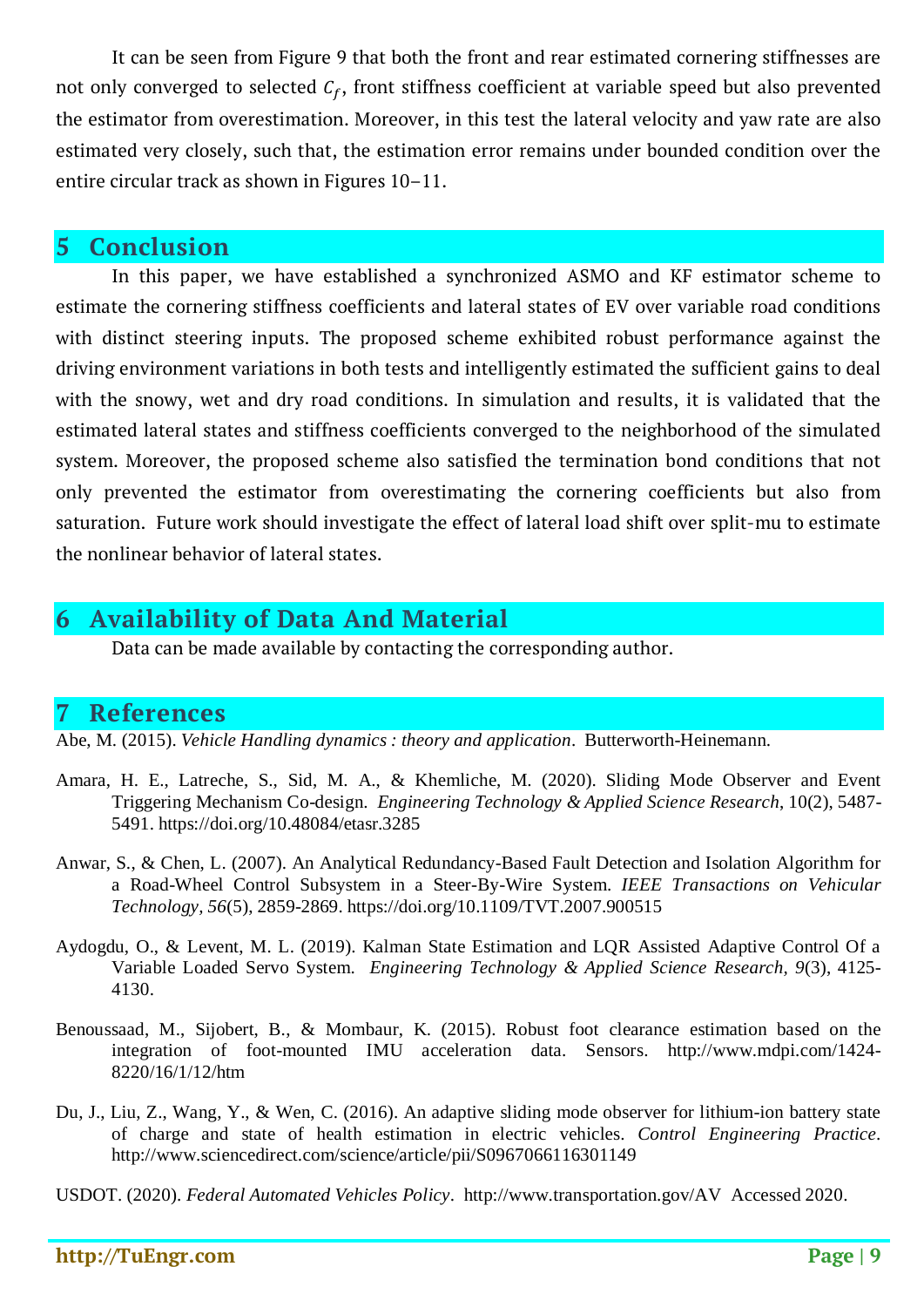- Fukao, T., Miyasaka, S., Mori, K., Adachi, N., & Osuka, K. (2004). Active Steering Systems Based on Model Reference Adaptive Nonlinear Control. *Vehicle System Dynamics, 42*(5), 301-318. https://doi.org/10.1080/0042311042000266739
- Gietelink, O., Ploeg, J., De Schutter, B., & Verhaegen, M. (2006). Development of advanced driver assistance systems with vehicle hardware-in-the-loop simulations. *Vehicle System Dynamics, 44*(7), 569-590. https://doi.org/10.1080/00423110600563338
- Hong, S., Lee, C., Borrelli, F., & Hedrick, J. K. (2014). A novel approach for vehicle inertial parameter identification using a dual Kalman filter. *IEEE Transactions on Intelligent Transportation Systems*, 16(1), 151-161.
- Imsland, L., Johansen, T. a., Fossen, T. I., Fjær Grip, H., Kalkkuhl, J. C., & Suissa, A. (2006). Vehicle velocity estimation using nonlinear observers. *Automatica, 42*(12), 2091-2103. https://doi.org/10.1016/j.automatica.2006.06.025
- Kim, J., Kim, T., Min, B., Hwang, S., & Kim, H. (2011). Mode Control Strategy for a Two-Mode Hybrid Electric Vehicle Using Electrically Variable Transmission (EVT) and Fixed-Gear Mode. *IEEE Transactions on Vehicular Technology, 60*(3), 793-803. https://doi.org/10.1109/TVT.2011.2107564
- Mihály, A., Németh, B., & Gáspár, P. (2014). Integrated vehicle control of in-wheel electric vehicle. *Transportation Engineering, 42*(1), 19-25. https://doi.org/10.3311/PPtr.7280
- Oh, J. J., & Choi, S. B. (2012). Vehicle velocity observer design using 6-D IMU and multiple-observer approach. *IEEE Transactions on Intelligent Transportation Systems, 13*(4), 1865-1879. https://doi.org/10.1109/TITS.2012.2204984
- Pacejka, H. B., & Besselink, I. (2012). *Tire and vehicle dynamics.* Butterworth-Heinemann.
- Pastorino, R., Naya, M. A., Pérez, J. A., & Cuadrado, J. (2011). Geared PM coreless motor modelling for driver's force feedback in steer-by-wire systems. *Mechatronics, 21*(6), 1043-1054. https://doi.org/10.1016/j.mechatronics.2011.05.006
- Rajamani, R. (2012). *Vehicle Dynamics and Control*. Mechanical Engineering Series in Control.
- Rezaeian, A., Zarringhalam, R., Fallah, S., Melek, W., Khajepour, A., Chen, S.-K., & Litkouhi, B. (2013). *Cascaded Dual Extended Kalman Filter for Combined Vehicle State Estimation and Parameter Identification*. https://doi.org/10.4271/2013-01-0691
- SAE. (2014). International Technical Standard Provides Terminology for Motor Vehicle Automated Driving Systems. http://www.sae.org/autodrive Accessed 2020.
- Shin, D. (2013). Experimental Study on Vehicle to Road Tracking Algorithm by Using Kalman Filter Associated with Vehicle Lateral Dynamics. https://doi.org/10.4271/2013-01-0739
- Simon, D. (2006). *Optimal State Estimation: Kalman, H Infinity, and Nonlinear Approaches*. John Wiley. https://doi.org/10.1002/0470045345
- Ulrich, L. (2013). Top Tech Cars 2013: Infiniti Q50. *IEEE Spectrum*. http://spectrum.ieee.org/transportation/advanced-cars/infiniti-q50 Accessed 2020.
- Wang, H., Xu, Z., Do, M. T., Zheng, J., Cao, Z., & Xie, L. (2015). Neural-network-based robust control for steer-by-wire systems with uncertain dynamics. *Neural Computing and Applications*. https://doi.org/10.1007/s00521-014-1819-2

Wenzel, T. A., Burnham, K. J., Blundell, M. V., & Williams, R. A. (2006). Dual extended Kalman filter for